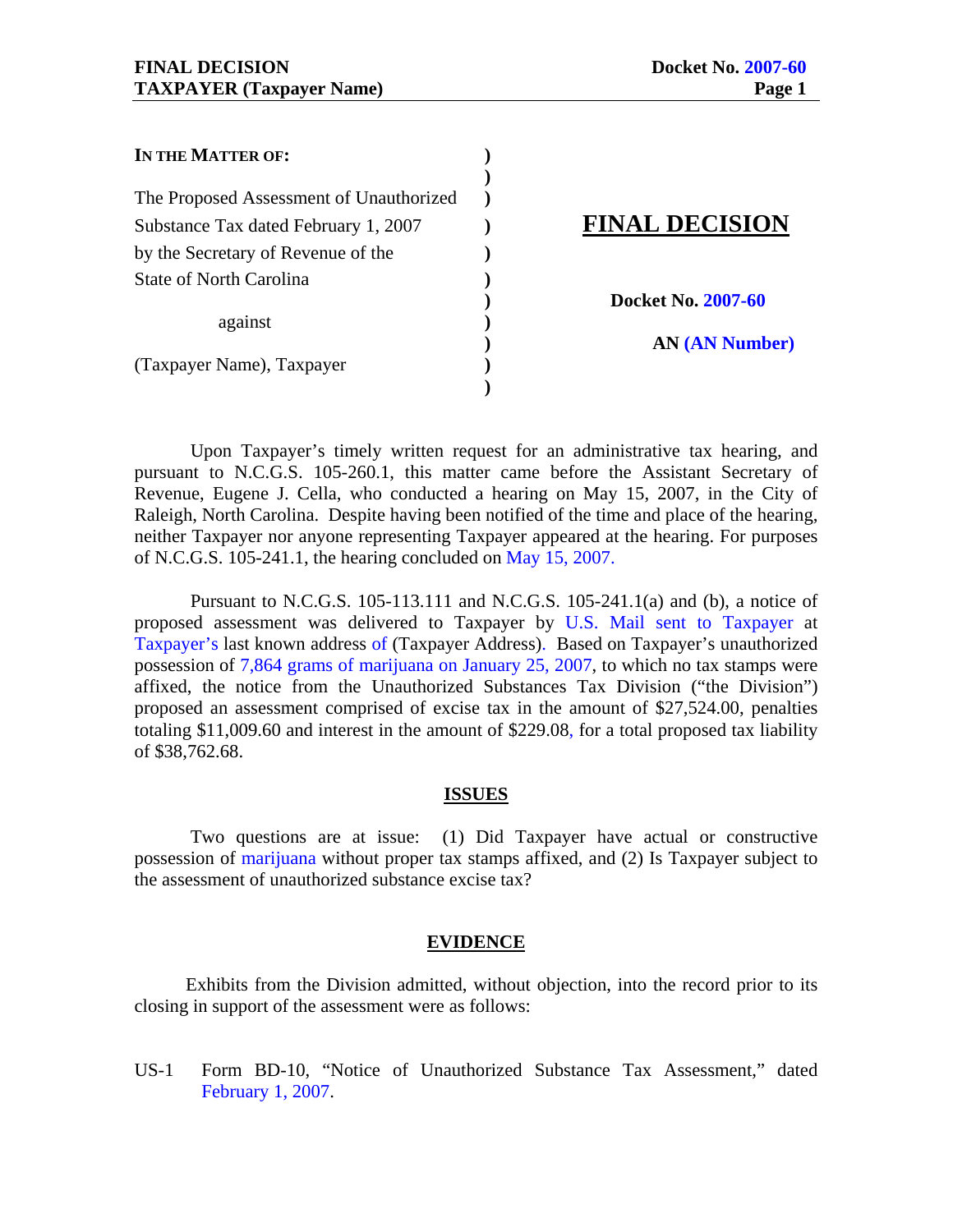- US-2 Letter from Taxpayer's attorney, dated February 14, 2007, requesting a hearing.
- US-3 Letter from the Assistant Secretary, dated March 29, 2007, regarding the scheduling of the hearing.
- US-4 Form BD-4, "Report of Arrest and/or Seizure Involving Nontaxpaid (Unstamped) Controlled Substances," which names Taxpayer as the possessor of the controlled substance.
- US-5 Law Enforcement Investigation Report.
- US-6 Memorandum from E. Norris Tolson, Secretary of Revenue, dated May l6, 200l, delegating to Eugene J. Cella, Assistant Secretary of Revenue, the authority to hold any hearing required or allowed under Chapter 105 of the North Carolina General Statutes.

No evidence or exhibits were entered into the record in support of the objection to the assessment.

 In addition to the exhibits submitted by the Division, the Assistant Secretary entered into the record of the hearing, without objection, the prepared brief of the Division.

## **FINDINGS OF FACT**

Based on the foregoing evidence of record, the Assistant Secretary makes the following findings of fact:

- 1. On January 24, 2007, Alamance County Sheriffs Office (ACSO) was contacted by Burlington Police Department (BPD) officers in reference to assisting with an investigation into marijuana trafficking. BPD officers had conducted a traffic stop on a vehicle and discovered a substantial quantity of recently cut green marijuana.
- 2. The driver and sole occupant of the vehicle was found to be Taxpayer. Through the course of the investigation, BPD officers determined that the vehicle Taxpayer was driving was registered to his mother. A conversation with Taxpayer's mother led them to the location of Taxpayer's residence in Alamance County, North Carolina.
- 3. Due to their belief that the marijuana was recently cut, BPD officers suspected that there was more marijuana at Taxpayer's residence and requested assistance from ACSO.
- 4. Taxpayer initially denied living at the residence, but later stated to investigators that he had been staying there and consented to a search of his belongings at the residence.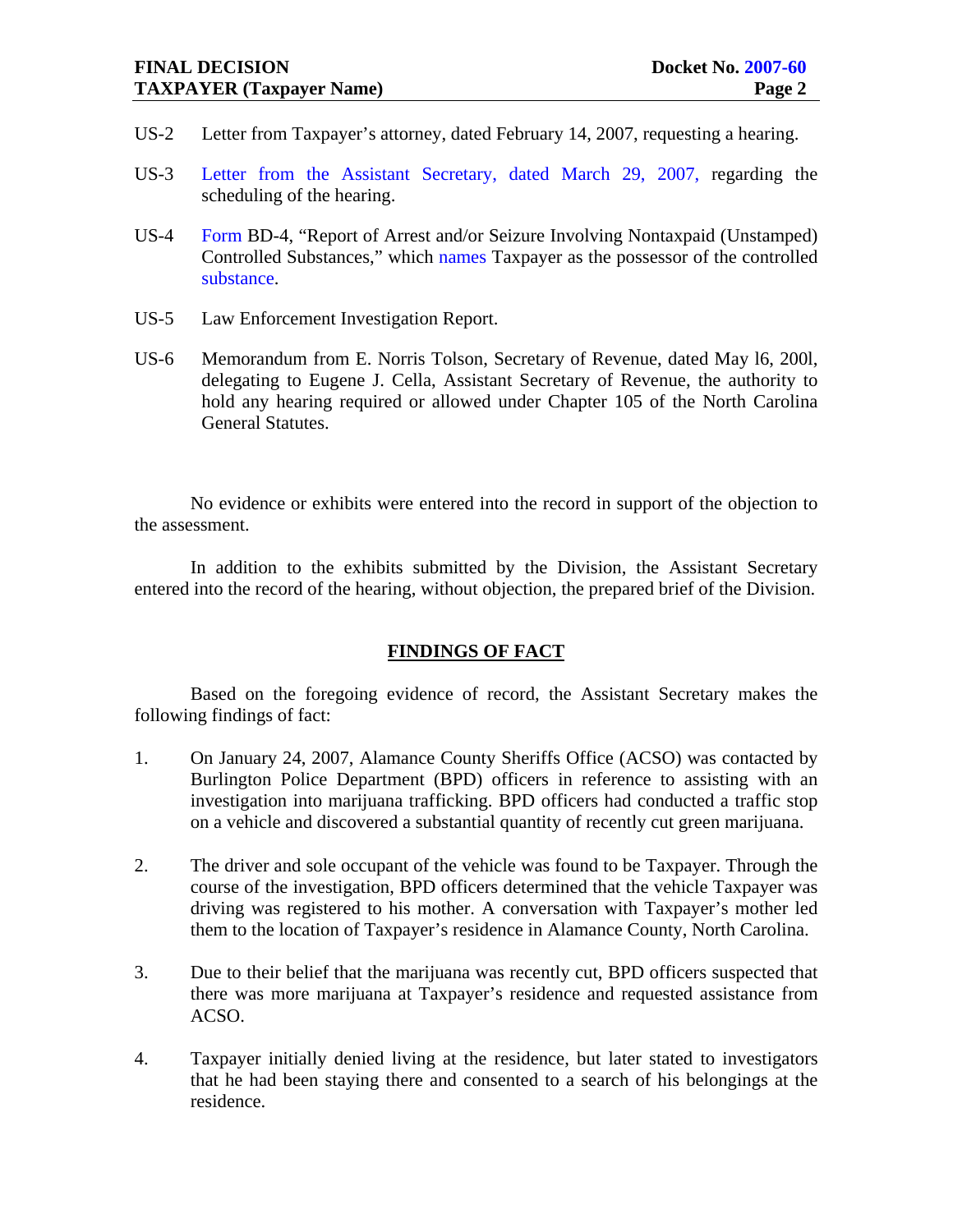- 5. Investigators asked Taxpayer if there was any more marijuana at the residence. Although Taxpayer answered no, Investigators noted they observed his eyes open wide when questioned about the residence, which furthered their suspicions.
- 6. After completing their interview of Taxpayer, ACSO investigators traveled to the residence. Due to the late hour at which the case began, they did not arrive at the residence until the early morning hours of January 25, 2007. Investigators approached the residence, knocked on the door and it was opened from inside by a male individual.
- 7. Investigators detected the strong odor of marijuana coming from the residence when the door was opened. The male individual allowed the investigators to enter the residence and in subsequent conversation admitted to the presence of marijuana in the residence.
- 8. Investigators initially observed a bright light coming from the back of the mobile home which they believed to indicate the presence of a marijuana cultivation operation. The male gave consent to search the area of the suspected marijuana grow.
- 9. Once the presence of the marijuana cultivation operation was confirmed by investigators, the individual widened the scope of his consent to the entire residence.
- 10. Through further conversation with the male, investigators learned that he and Taxpayer had been roommates for about one year and split the cost of the bills. He further stated they had been growing marijuana for almost one year. He described the separation of the types of marijuana they were growing, the use of different tools, and implicated Taxpayer in the purchase of part of the tools.
- 11. A search of the residence yielded both cut marijuana and marijuana plants, which were identified as such based upon the training and experience of the officers present. The marijuana plants were collected and the rootballs were removed prior to weighing. Investigators found there was an aggregate total of 7,864 grams of marijuana, including cut marijuana and marijuana plants, present within the residence.
- 12. On February 1, 2007, an assessment of unauthorized substance tax was made against Taxpayer comprised of excise tax in the amount of \$27,524.00, penalties totaling \$11,009.60 and interest in the amount of \$229.08, for a total proposed tax liability of \$38,762.68, based upon Taxpayer's alleged possession of 7,864 grams of marijuana. Notice of said assessment was sent to Taxpayer at his last known address by U.S. Mail.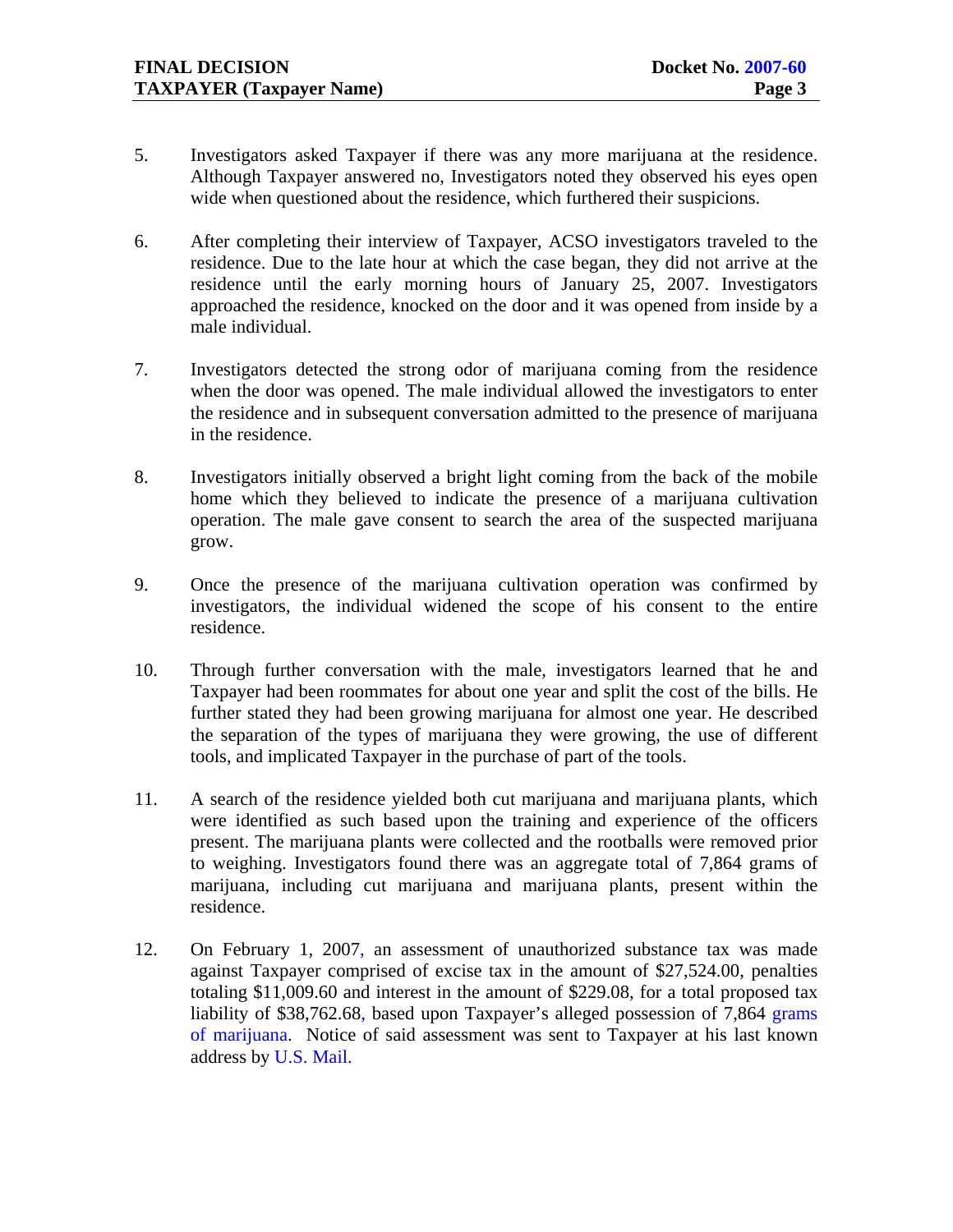- 13. Upon being assessed and in a timely manner, Taxpayer requested in writing an administrative tax hearing.
- 14. Taxpayer's only objection to the assessment is contained within a letter from his attorney. In the letter, the Attorney argues that Taxpayer was not a dealer, did not have sole possession, and that the tax is punitive.
- 15. On January 25, 2007, 7,864 grams of marijuana were present in Taxpayer's residence within the State of North Carolina.
- 16. Taxpayer shared his residence with another individual and had non-exclusive possession of the 7,864 grams of marijuana.
- 17. No tax stamps were purchased for or affixed to the marijuana as required by law.

### **CONCLUSIONS OF LAW**

 Based on the foregoing findings of fact, the Assistant Secretary makes the following conclusions of law:

- 1. A preponderance of the evidence supports the foregoing findings of fact.
- 2. Without authorization, Taxpayer had constructive possession of 7,864 grams of marijuana on January 25, 2007.
- 3. Taxpayer's possession of the aforementioned substance in the noted quantity rendered him a "dealer" as that term is defined in N.C.G.S. 105-113.106(3), and in turn subjected Taxpayer to timely payment of Unauthorized Substances Excise Tax within 48 hours after taking possession of each such quantity.
- 4. Taxpayer failed to pay Unauthorized Substances Excise Tax due the State of North Carolina in a timely manner.
- 5. The appropriate assessment against a dealer who possesses 7,864 grams of marijuana without having paid Unauthorized Substances Excise Tax on same in a timely manner consists of \$27,524.00 in excise tax, penalties totaling \$11,009.60 and interest until date of full and final payment.
- 6. Taxpayer is liable for excise tax in the amount of \$27,524.00, penalties totaling \$11,009.60 and interest until date of full and final payment.